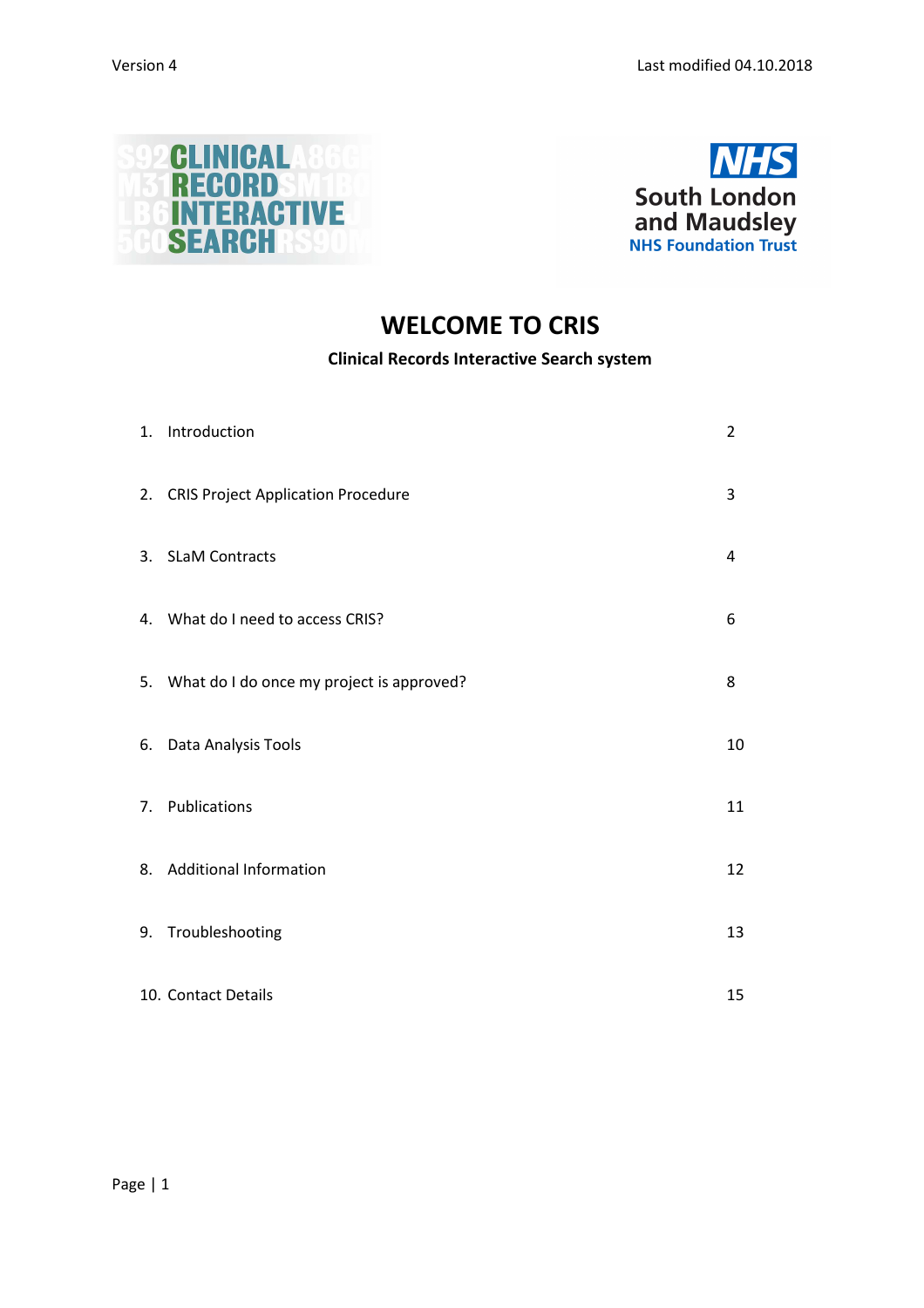## **1. INTRODUCTION**

#### **What is CRIS?**

The Clinical Record Interactive Search (CRIS) is a software development which allows interrogation of SLaM's electronic clinical records for research purposes. It combines search technology with processes for deidentifing the records to protect the legal and ethical rights of service users whose data are stored in the system. CRIS allows the user to extract output into database formats (STATA, Excel, etc.) commonly used by researchers for further analysis.

#### **Source data - the electronic Patient Journey System (ePJS)**

SLaM's electronic clinical records system (ePJS) and the equivalent system in the IAPTus services managed by SLaM are the data sources for CRIS. If you are not familiar with these systems, the CRIS team are happy to sit down with potential users to orientate them. SLaM has been 'paper-free' since 2007 so all records are on ePJS in various formats – tick-boxes, dates, drop-down options, free text, document attachments, etc. CRIS allows access to all information on ePJS and/or IAPTus in all formats, apart from the identifiers which have been removed to preserve anonymity.

When ePJS was introduced, some data from earlier systems were imported so there are records dating to earlier than 2007, but earlier information (particularly at times when paper records were still being used) will be more basic.

## **Carrying out a CRIS project**

To use CRIS successfully, all researchers will need to:

- Meet the necessary security requirements of data access, analysis and publication
- Understand the source data and how they are likely to be recorded

There are a number of governance requirements which need to be in place before work on CRIS data can begin. This guide is designed to help you through the process of getting started with your project and act as a reference for key information you will need at all stages of the project.

If you would like further information or to arrange a meeting to discuss your project with the team, please contact us at cris.administrator@kcl.ac.uk or visit our website:

www.maudsleybrc.nihr.ac.uk/facilities/clinical-record-interactive-search-cris/.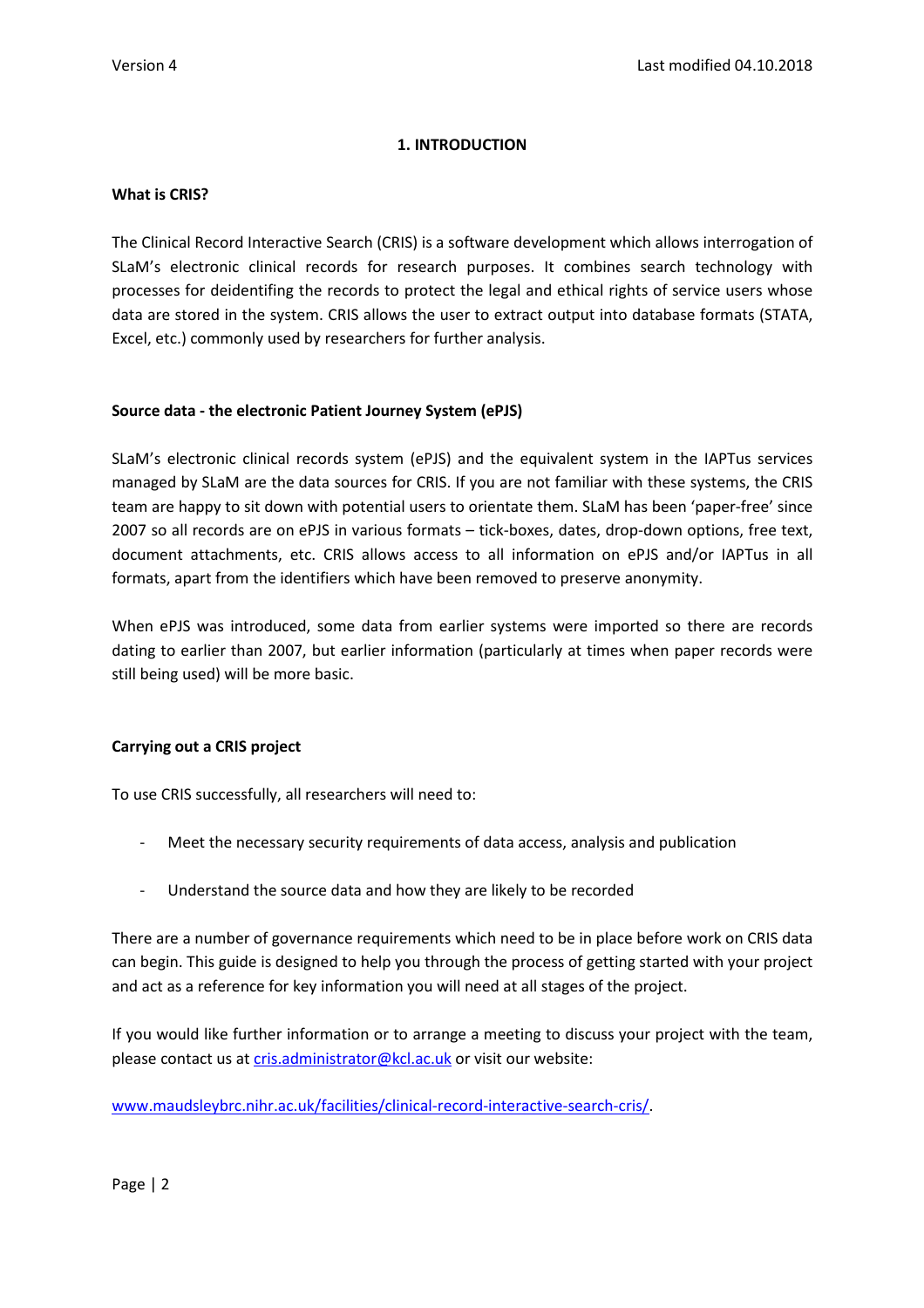## **2. CRIS PROJECT APPLICATION PROCEDURE**

In order to use CRIS for your research you will need to submit a CRIS project application which is then reviewed by the CRIS Oversight Committee for approval.

To submit an application please complete the form at the following link:

## http://www.SLaM.nhs.uk/research/cris/cris-project-application

(Please note that you cannot save your application once you have started it so you will have to complete it in one go.)

When completing the application form please be aware that the lay summary will appear on the BRC website and therefore you should ensure that you are happy for this to be published.

Once your application has been submitted it is then reviewed by the CRIS Oversight Committee for approval. Applications are circulated to the committee once a week and the approval process takes about 2-3 weeks. If the Oversight Committee has any questions or requires further clarifications for your project, the process can take longer.

Once your project has been approved by the Oversight Committee you will receive an email from the CRIS Administrator confirming this.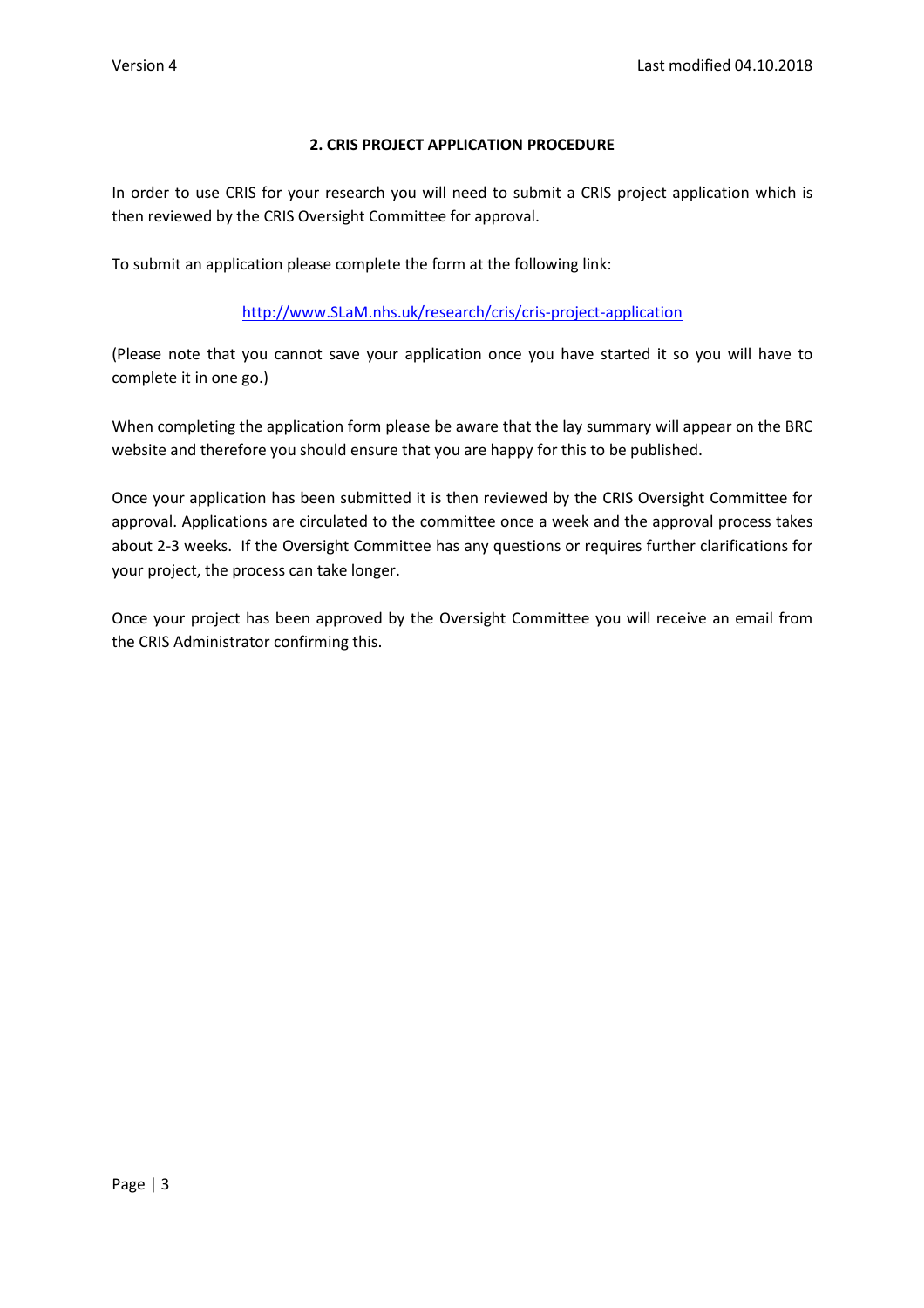#### **3. SLAM CONTRACTS**

The data within CRIS belongs to SLaM. In order to access CRIS every person on the project who will be involved in the data collection/ analysis will need a contract with SLaM (substantive or honorary), a research passport, or KHP Passport. What you need will depend on which data you are accessing (If you are planning on using data that has been linked with CRIS – please contact the CRIS administrator or CDLS Lead). A contract with SLaM ensures users are contractually obliged to adhere to relevant Trust policies regarding confidentiality and data protection. For those who require a Research Passport, please see the below process for obtaining one.

**Researchers and Academics substantively employed by a UK university**- Working on specific approved CRIS projects with **NO** linked data for a specified amount of time:

- $\blacksquare$  Must have a Research Passport signed off by your university HR department (Leela Mukherjee in KCL HR for those employed by KCL) and issued by Adriana Fanigliulo in the R&D office.
- $\blacksquare$ **DO NOT** require a current DBS check or occupational health clearance.

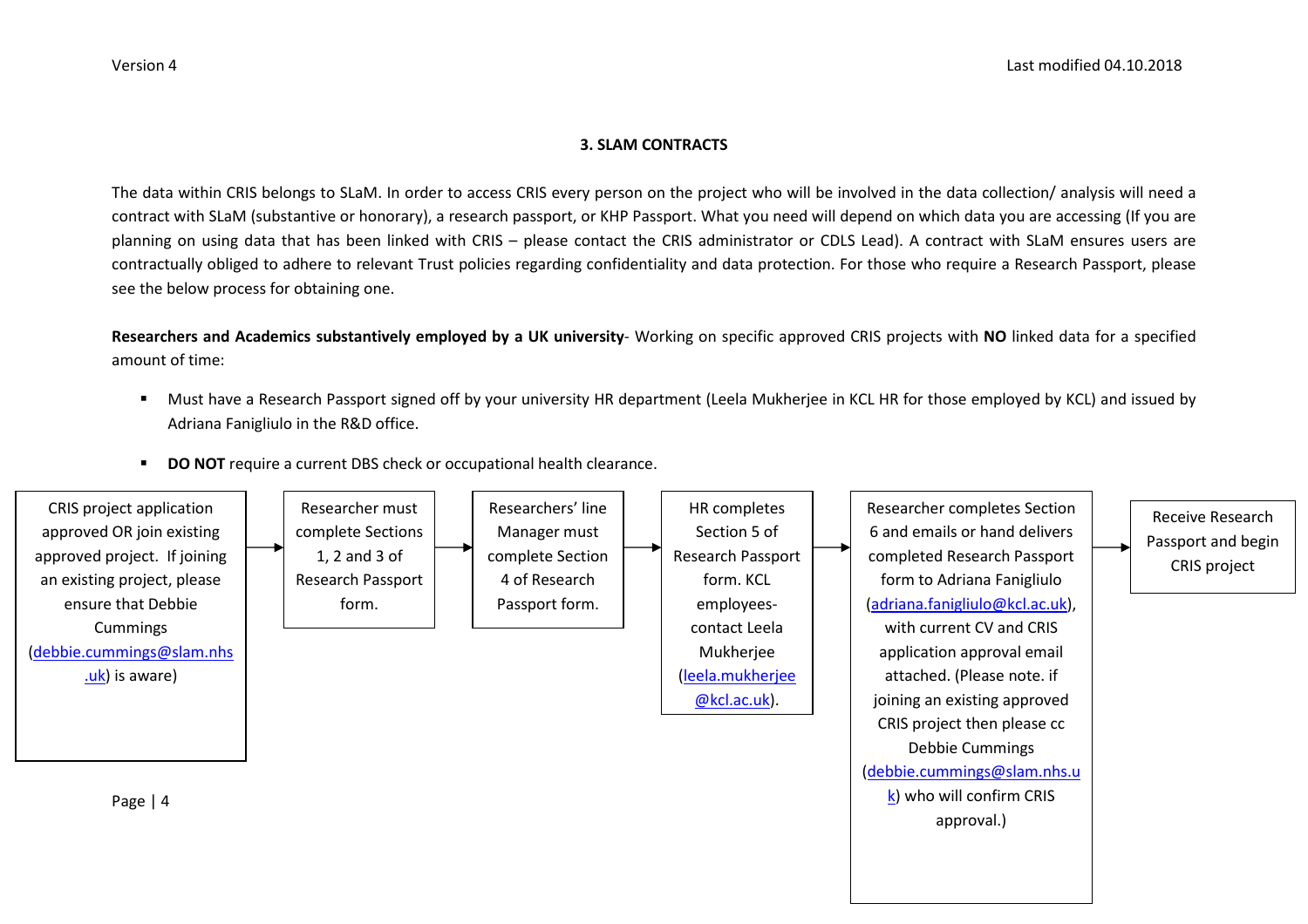**Postgraduate and PhD Students studying at KCL-** Working on a specific approved CRIS project with **NO** linked data for a specified amount of time:

- $\blacksquare$ Must have a Research Passport signed off by Dafina Shobani in Education Support Services and issued by Adriana Fanigliulo in the R&D office.
- $\blacksquare$ **DO NOT** require a current DBS check or occupational health clearance.



**Linked Data** - If you would like to access CRIS data linked to an external dataset, e.g. Hospital Episode Statistics (HES), Mortality data, etc., then please ensure that you have discussed this with the CRIS Administrator (debbie.cummings@slam.nhs.uk) before applying for a contract as the contract required can differ depending on the linked data you wish to access.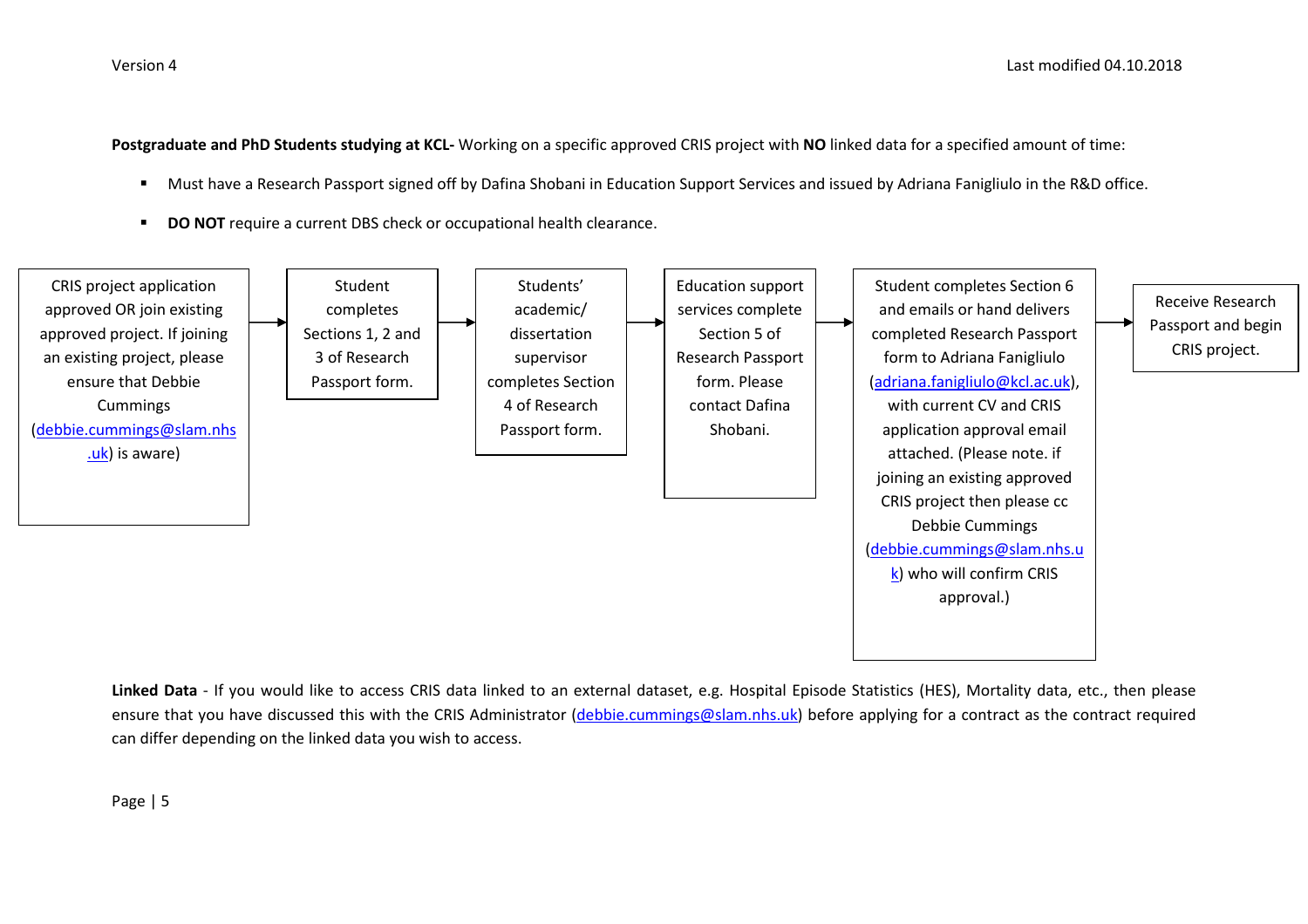## **4. WHAT DO I NEED TO ACCESS CRIS?**

Data within CRIS are subject to the same governance requirements as the identifiable data within the SLaM medical record (ePJS); therefore, data must remain within the SLaM firewall at all times. In order to access CRIS for your research you will need the following which should be obtained in the order presented:

## **A. A SLaM username and log in**

- **B. Access to the CRIS specific T: drive**
- **C. An account with PJS CRIS front end/ IAPT CRIS front end/ SQL CRIS**

The CRIS administrator is available Monday to Thursday 10-12 noon for assistance with:

- SLaM ID cards for BRC Nucleus access
- SLaM Network account set-up
- SLaM VPN Token application

Please contact Debbie Cummings – Debbie.cummings@slam.nhs.uk to arrange an appointment.

## **A. SLAM Username and Log In**

In order to obtain a SLaM log in you will need to send the CRIS Administrator debbie.cummings@slam.nhs.uk) a copy of your contract, i.e. KHP Passport, Research Passport, or SLaM Honorary contract. A copy will be sent to SLaM HR, for the purpose of their new profiling system, they will in turn give the SLaM service desk team the permission to issue you with a network account.

Once IT have created the new user account your SLaM username and log in details will be emailed to your SLaM manager who can then inform you of what these are.

## **B. Access to the CRIS Specific T: Drive**

The CRIS specific network drive (called "brc\_cris") is a shared network drive where you will store all work related to your CRIS project.

When you begin your project, you can create your own folder within the T: drive to save your work in. You must make sure that all of your CRIS work is saved on the shared drive. This is to ensure that the data remains behind the SLaM firewall and is safe as the T: drive is backed up by SLaM IT.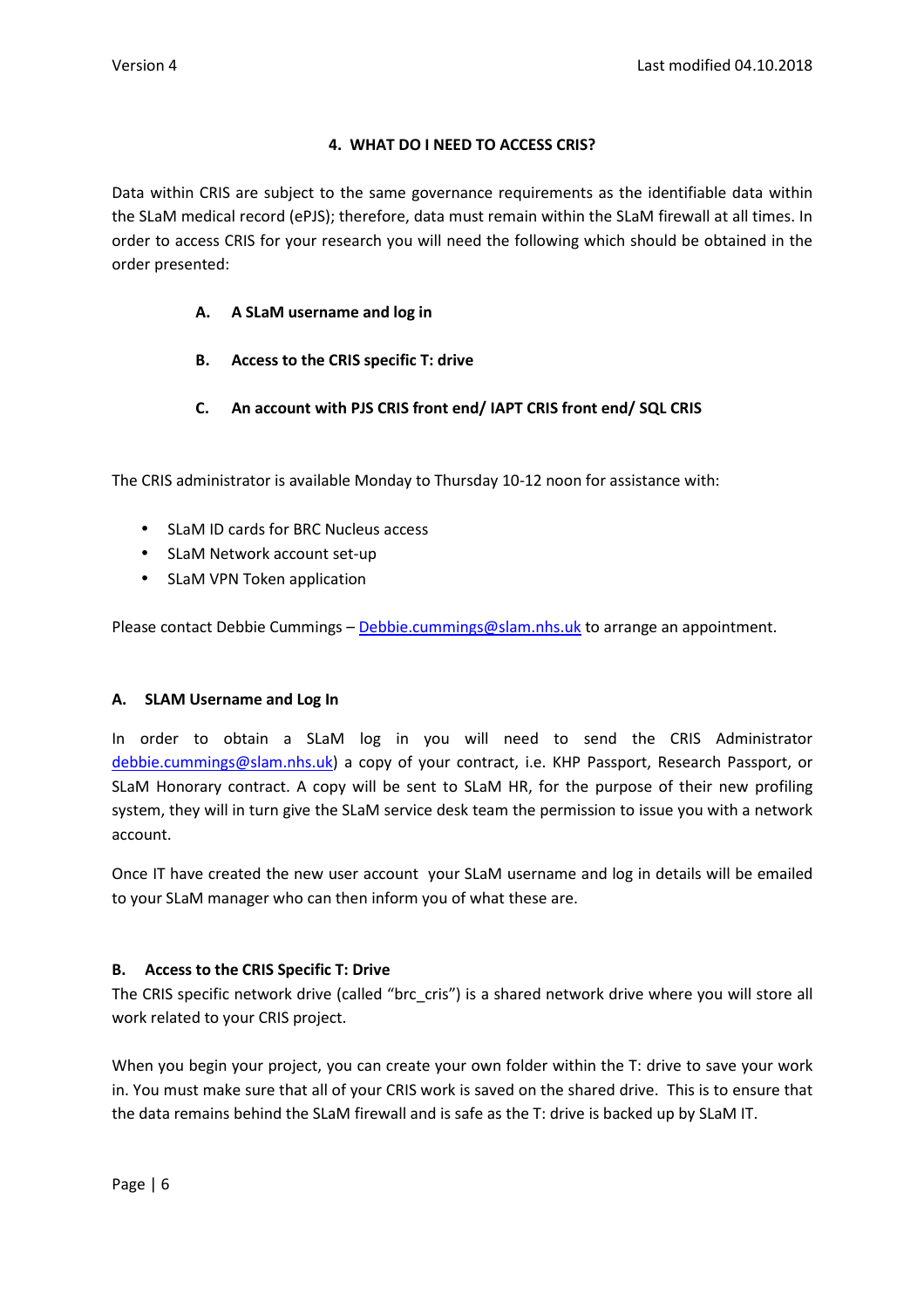To obtain access to this drive please email the CRIS administrator (debbie.cummings@slam.nhs.uk) with your SLaM username only, (not password).

Once access to this drive has been granted you can map the drive by doing the following:

- 1. Open My Computer (Start > Computer)
- 2. Click Map Network Drive
- 3. Under Drive select T:
- 4. In Folder type in \\achlys\shared\brc\_cris
- 5. Make sure Reconnect at Login is checked and click Finish
- 6. You will need to map the drive on each new computer you use.

#### **C. CRIS Front End Account**

To obtain a PJS CRIS/ IAPT CRIS front end account you will need to fill in a registration form on the respective site.

For PJS CRIS this is: http://cris.SLaM.nhs.uk

For IAPT CRIS this is: http://cris-iapt.SLaM.nhs.uk/login

Once you have completed the registration form, please email the CRIS administrator (debbie.cummings@slam.nhs.uk) who can authorise your account.

If you would prefer to work on CRIS through the SQL database please email the CRIS administrator (debbie.cummings@slam.nhs.uk) in order to obtain access.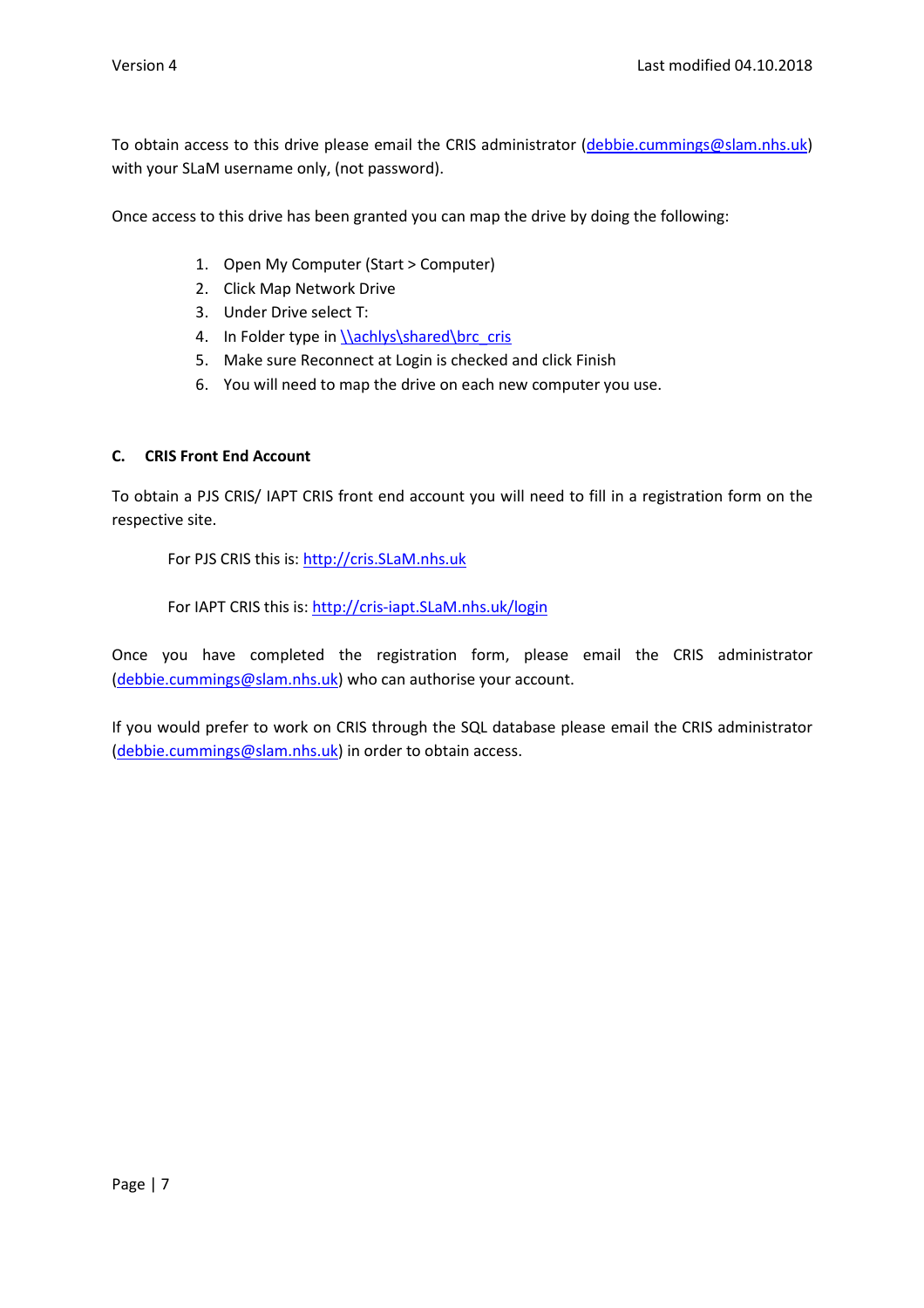## **5. WHAT DO I DO ONCE MY PROJECT IS APPROVED?**

CRIS is a service and the team is available to answer any queries and offer guidance throughout your time using CRIS. As a first step once your project has been approved, please meet with Megan Pritchard, CRIS training and Development Lead (megan.pritchard@slam.nhs.uk), to discuss your search strategy.

#### **Project Follow-up requirements**

To ensure our record keeping and audit processes are up to date we require an update on the status of your project every 6 months. Our CRIS administrator will contact the named researcher on your project application via email for a brief summary of activity. **Please note, that this is a condition of project approval**. Failure to respond to these requests may result in your project approval being withdrawn and removal of your access to CRIS.

#### **Hot Desks**

When it comes to conducting your data collection and analysis there are 6 hot desks available at the BRC Nucleus for CRIS users. These desks are available on a first come first served basis - if possible the number of hot desks will be increased during busy periods.

**Please note.** If you would like to use a hot desk for your C4C project, Computer 5 and 6 both have telephones which are available to help with your recruitment. If you would like to use the phones then please ensure that you book one of these PC's.

#### **Out of Hours Working**

The BRC Nucleus is open from 9am until 5pm, Monday - Friday. If you would like to work at the Nucleus outside of these hours you will need to ensure that you have a SLaM ID card with access to the Nucleus and Mapother House, a SLaM network account and access to the T: drive, CRIS, etc. Please also refer to the BRC Security Policy which can be found on the notice board in the BRC kitchen area. **To arrange out of hours access, or if you plan to come in on the weekends please email the CRIS administrator** (debbie.cummings@slam.nhs.uk). If you are the last person to leave the Nucleus you will need to ensure that the office is secured (all windows closed, lights turned off, heating off).

#### **CRIS Training**

The team hold regular CRIS training. This is aimed at individuals who are starting projects and beginners at using the CRIS front end. To attend the training session you must already have an approved CRIS project as you will have the opportunity to ask questions tailored to your specific project. If you are interested in attending training please email the CRIS administrator (debbie.cummings@slam.nhs.uk) who will let you know of upcoming training sessions.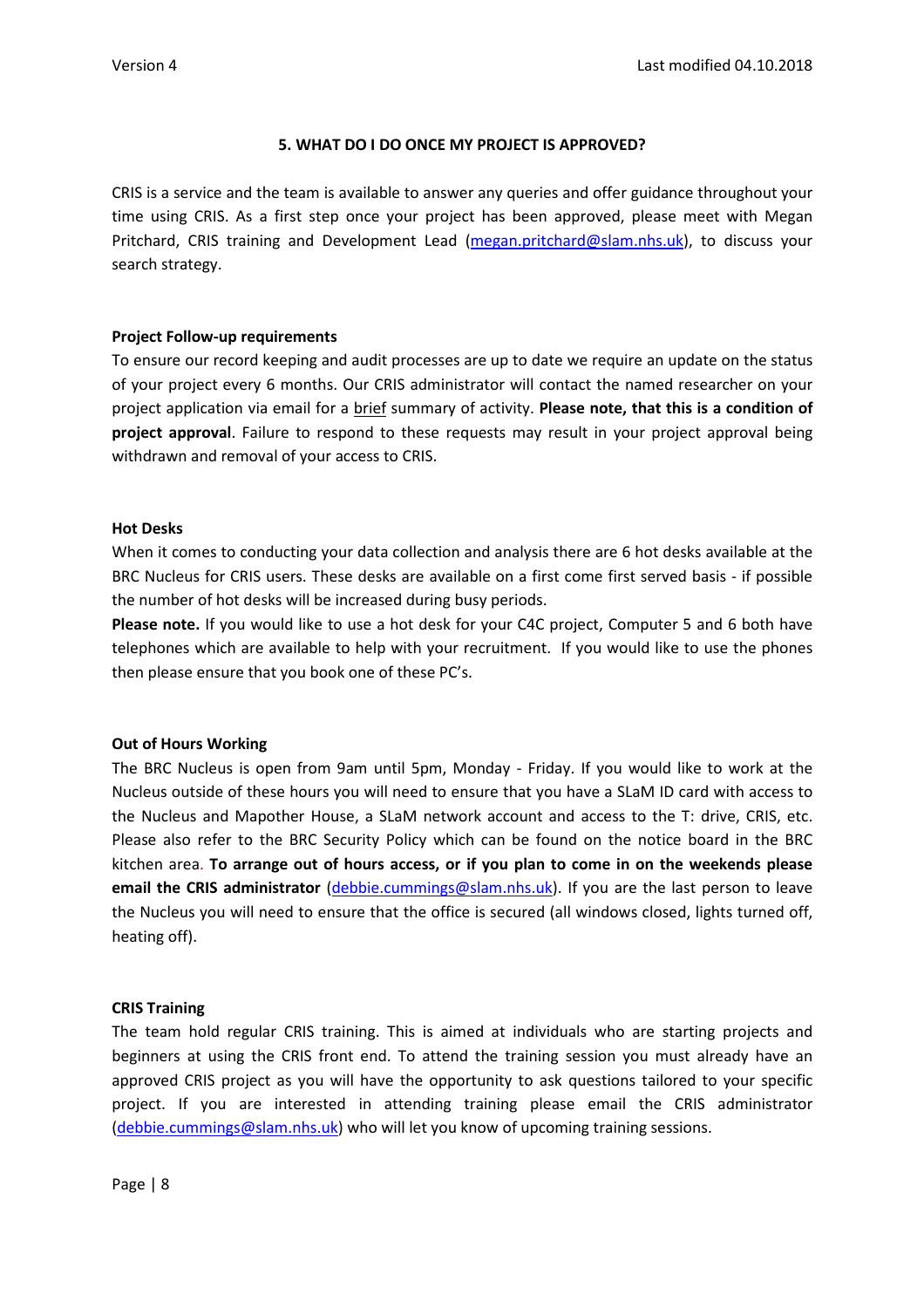#### **VPN Tokens**

If you are based off-site you may wish to apply for a Virtual Private Network (VPN) token so that you can access the SLaM network through your personal computer. To apply for a VPN you will need to meet with the CRIS administrator to complete the application form on the SLaM Intranet, this will need to be approved by your budget holder.

There is an initial cost of £20 a VPN token. In order to apply for a token you will need a SLaM or KCL cost code, for further information about this please contact the CRIS administrator (debbie.cummings@slam.nhs.uk)

## **Amendments to existing projects**

If you would like to make an amendment to your existing approved CRIS project please email the CRIS administrator (debbie.cummings@slam.nhs.uk) describing your amendment. Please be aware that if your amendment is significant it may need to be approved by the CRIS Oversight Committee again.

#### **Adding new researchers to my project**

CRIS approval is project specific and not person specific so new researchers (staff or students) can be added to the project at any point. The only stipulation is that they must have a contract with SLaM (please see Section 3). If you would like to add somebody to your project, please email the CRIS administrator (debbie.cummings@slam.nhs.uk) with the person's details.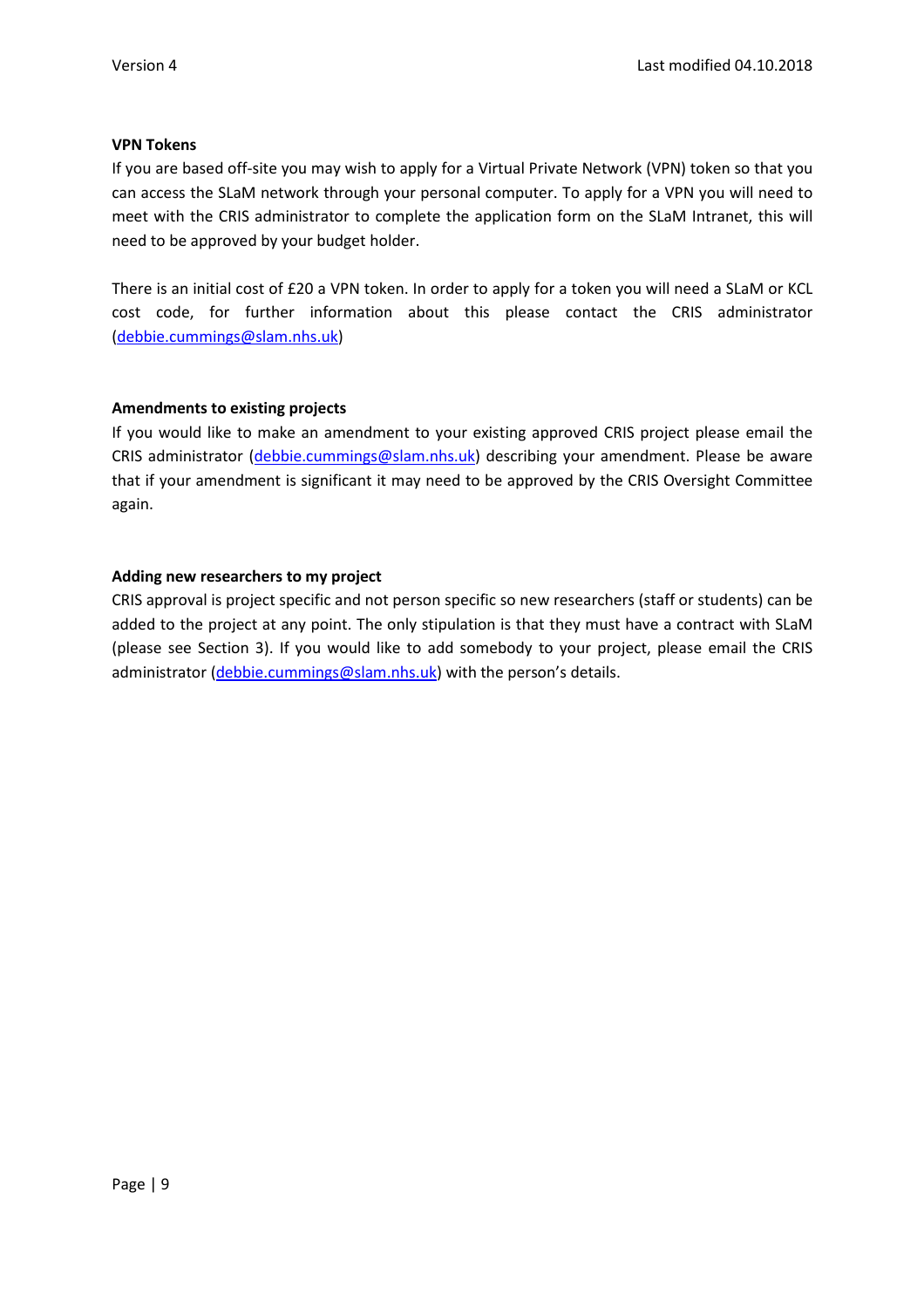## **6. DATA ANALYSIS TOOLS**

The BRC Nucleus has a number of tools available for the analysis of CRIS data.

#### **STATA**

The Nucleus holds 5 concurrent STATA network licences for CRIS users. STATA is accessed through the Terminal Server, to access it follow these instructions:

- 1. Double click the "SLaM RDP (Terminal Services)" icon on the desktop. If you do not have this icon please go to Start > Programs > Accessories > 'Remote Desktop Connection' in the Computer box enter 10.16.32.183 and then click Connect.
- 2. Log in to the terminal server using your normal SLaM log in and password
- 3. Open up the folder " Data Analysis Tools " on the T: drive (NB. You may need to Map the T: drive the first time you do this).
- 4. Double click the STATAMP 12 icon.

If you need to access STATA for your data analysis please email the CRIS administrator (debbie.cummings@slam.nhs.uk) who can have you added to the list of approved users.

#### **SPSS**

The BRC nucleus does not hold any SPSS licences. However SLaM does hold an SPSS licence and this can be accessed through the terminal server. KCL licences, or licences held by any other institutions **CANNOT** be used. Access to the SLaM SPSS licence can be arranged through SLaM Digital Services, but incurs a cost (the 2018 cost is £240 for 6 months). You will need to provide the CRIS administrator with: justification, a KCL budget code, the budget holder's details, and a SLaM log in. For more information please contact the CRIS administrator (debbie.cummings@slam.nhs.uk).

## **R**

R is installed on all of the Nucleus hot desks. If you have any issues with accessing this please contact the CRIS administrator (debbie.cummings@slam.nhs.uk).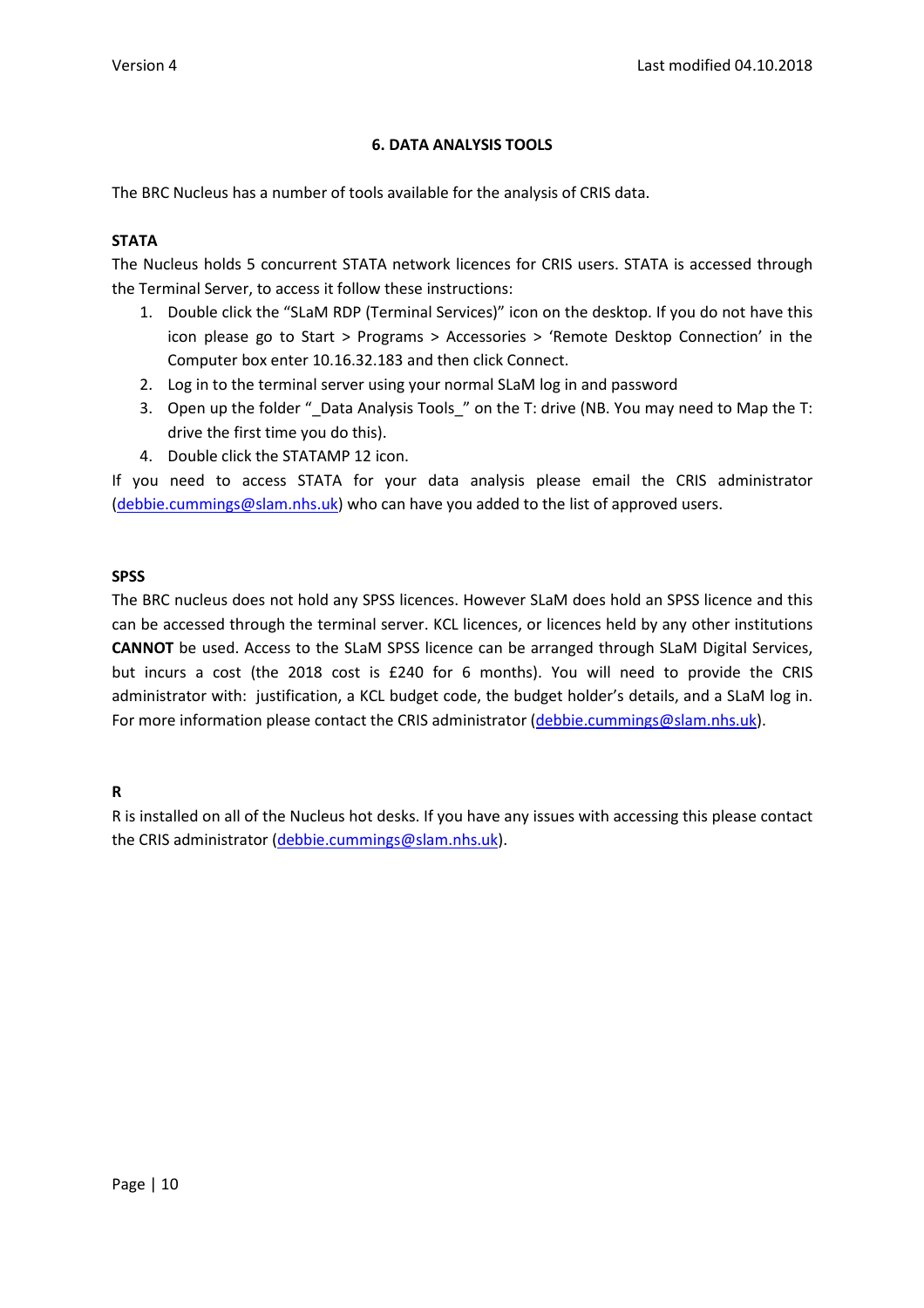## **7. PUBLICATIONS**

If any of your CRIS work results in publications please do let us know as we are always keen to hear about them. We also list CRIS publications on our website which can be found at the following address: https://www.maudsleybrc.nihr.ac.uk/facilities/clinical-record-interactive-search-cris/crispublications/

## **Acknowledgments**

If publications are produced the following entities need to be acknowledged as part of using CRIS:

**"This [paper/study/poster etc.] represents independent research [part] funded by the National Institute for Health Research (NIHR) Biomedical Research Centre at South London and Maudsley NHS Foundation Trust and King's College London. The views expressed are those of the author(s) and not necessarily those of the NHS, the NIHR or the Department of Health and Social Care."**

If your publication has used the linkage with ONS Mortality data please include the below acknowledgement:

**"We would like to acknowledge the Office for National Statistics (ONS) as the provider of the Mortality data; those who carried out the original collection and analysis of the data bear no responsibility for their further analysis or interpretation."**

## **Qualitative Studies**

If you intend to quote text from CRIS (whether for internal or external publication) in any of your output you must ensure that this is first checked by the CRIS Oversight Committee. Please email the CRIS administrator (debbie.cummings@slam.nhs.uk) clearly stating the contents of the text and also the context of where the text will be used (i.e. presentation slide, journal article, or other audit publications).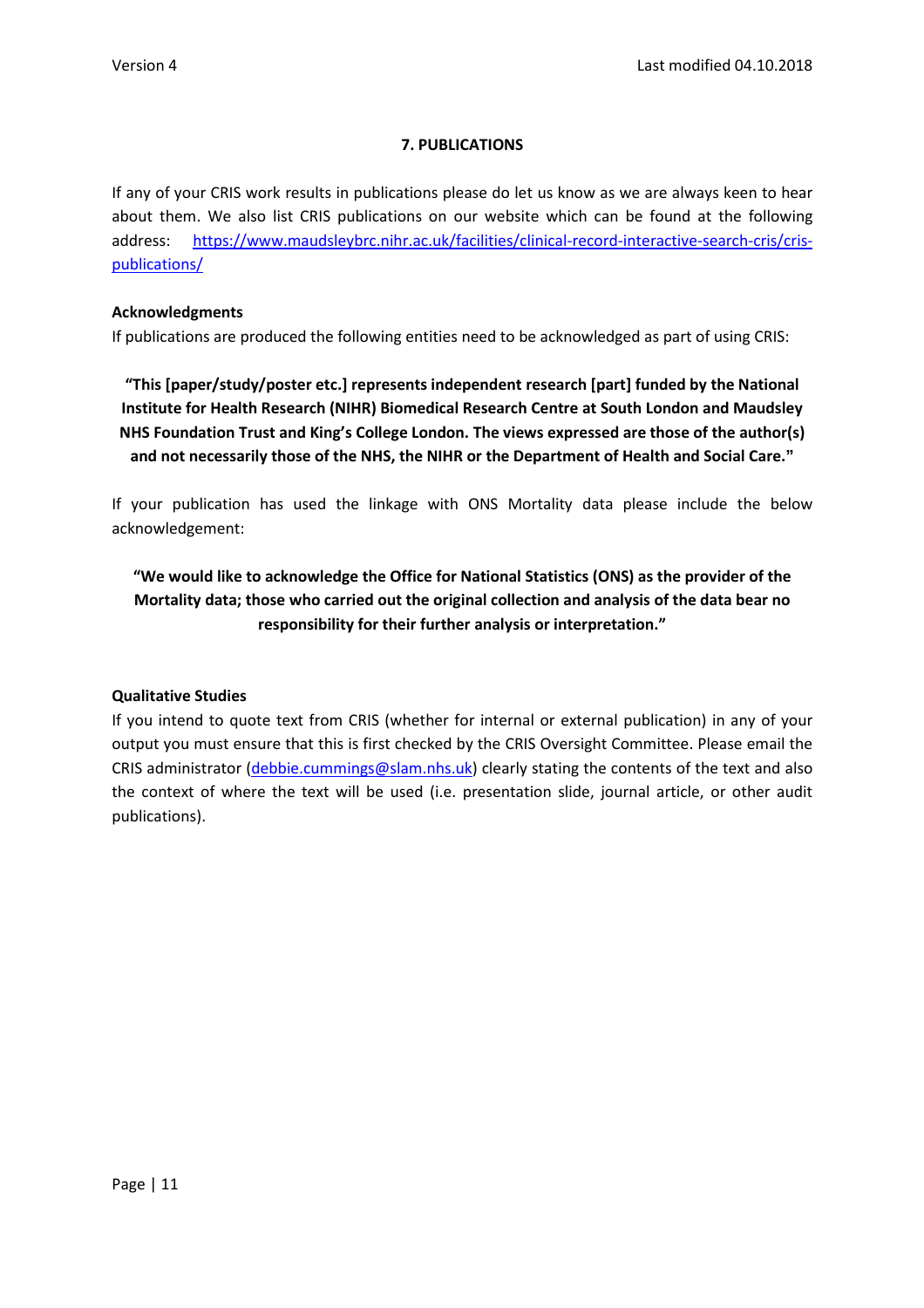## **8. ADDITIONAL INFORMATION**

#### **SLaM Digital Services**

If you have any IT issues whilst working on your CRIS project in the BRC Nucleus please contact SLaM Digital Services helpdesk on 020 3228 8888.

#### **SLaM Webmail**

To access your SLaM email via webmail, please use the following link: https://webmail.slam.nhs.uk/owa/. The required format for Domain\username is: SLaM\username.

#### **CRIS Website**

The CRIS website can be accessed at the following link: https://www.maudsleybrc.nihr.ac.uk/facilities/clinical-record-interactive-search-cris/.

On the website you can find more information about the projects currently being conducted using CRIS, as well as publications that have resulted from CRIS and detailed information on the CRIS Linkages that have been conducted.

## **Consent for Contact (C4C)**

If you are using CRIS for recruitment purposes then please ensure you have read the C4C guidance notes which are available on the Maudsley BRC website at the following link: https://www.maudsleybrc.nihr.ac.uk/facilities/clinical-record-interactive-search-cris/cris-training/

If you would like further guidance for your C4C project, please email Megan Pritchard, CRIS Training and Development Lead (megan.pritchard@slam.nhs.uk).

#### **The CRIS Security Model**

The CRIS security model is available to read on the Maudsley BRC website at the following link: https://www.maudsleybrc.nihr.ac.uk/facilities/clinical-record-interactive-search-cris/cris-training/

#### **Disposal of data**

Once your project has been completed, the CRIS team will store your dataset in a secure SLaM network location for a period of 10 years. During this time your data can still be accessed. Please contact the nucleus administrator for more information. After 10 years your dataset will be destroyed according to the SLaM data destruction policy.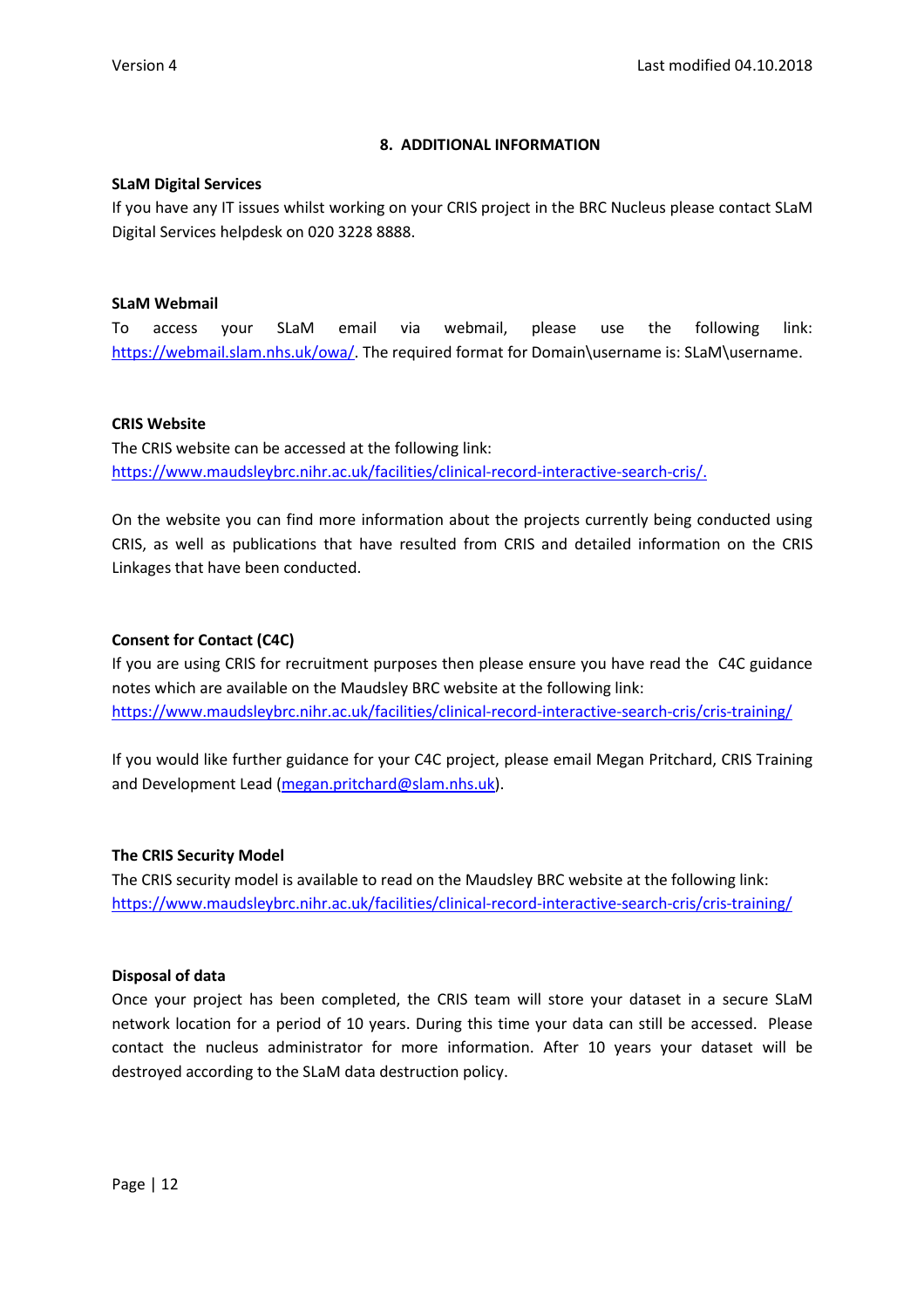#### **BRC Nucleus Monthly Seminar**

We hold a monthly seminar series at the BRC Nucleus to showcase research relevant to individuals using CRIS; these are generally held on the second Thursday of the month from 10am until 11.30am in the BRC Nucleus. For more information on upcoming presentations see our website: https://www.maudsleybrc.nihr.ac.uk/facilities/clinical-record-interactive-search-cris/cris-newsevents/.

## **CRIS Drop In**

If you are using CRIS for a research study and would value advice and support, or simply want to find out more about CRIS and the study support we offer, then come along to the BRC Nucleus on the first Tuesday of each month 1-2pm.

## **BRC Nucleus Address**

The address for the BRC Nucleus is:

 PO Box 92 Institute of Psychiatry, Psychology & Neuroscience at King's College London 16 De Crespigny Park London SE5 8AF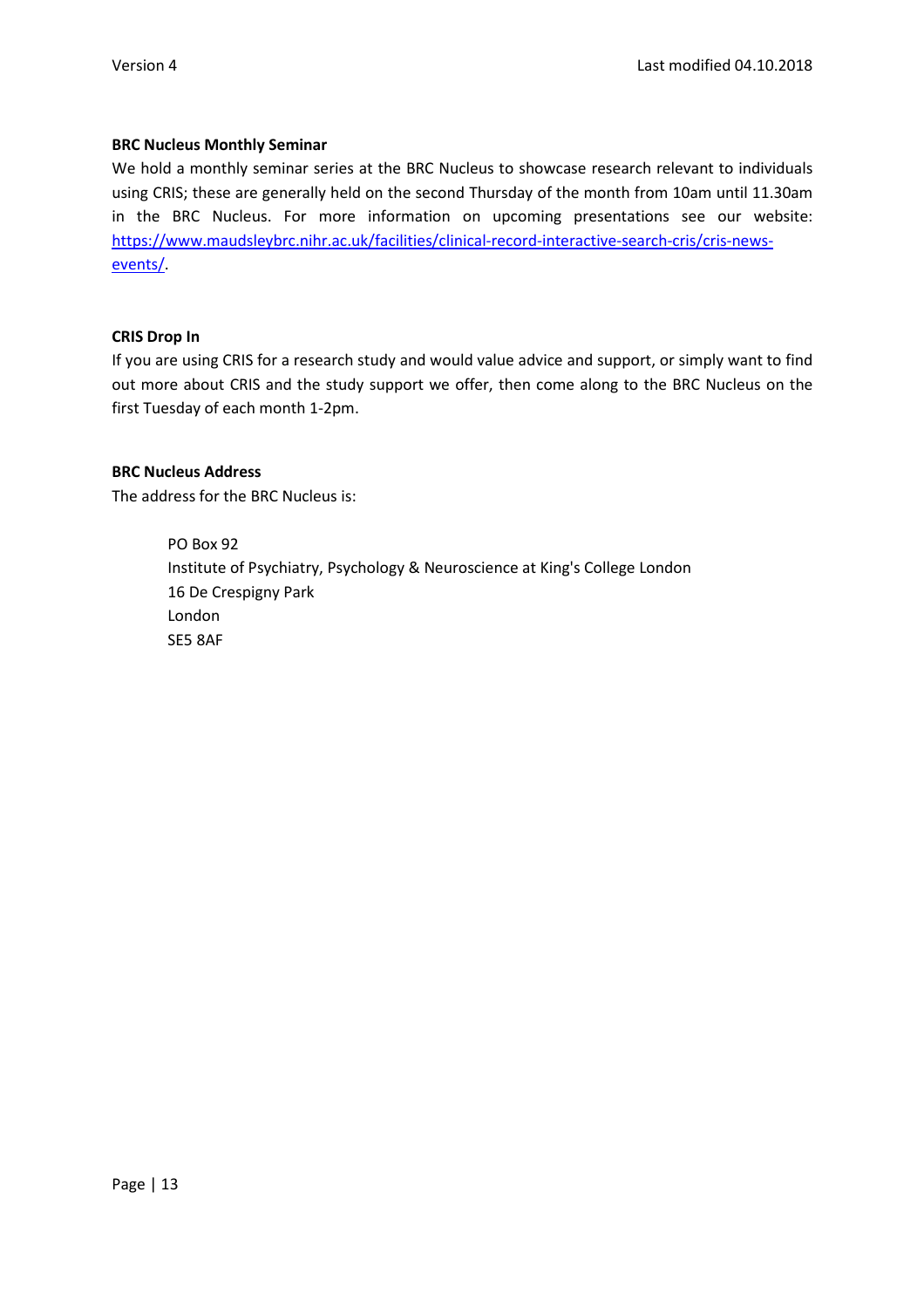|  | <b>9. TROUBLESHOOTING</b> |
|--|---------------------------|
|  |                           |

| <b>Issue</b>                                 | <b>Solution</b>                                           |
|----------------------------------------------|-----------------------------------------------------------|
|                                              | Contact your manager in SLaM; they will need to send      |
|                                              | an email to SLaM Digital Services requesting that your    |
| My SLaM network account has expired          | account is reactivated. Once the email has been sent      |
|                                              | you can call the SLaM Digital Services helpdesk (020      |
|                                              | 3228 8888 or 88888 from an internal phone) to ask         |
|                                              | them to reactivate your account.                          |
|                                              | Contact your manager in SLaM; they will need to send      |
|                                              | an email to SLaM Digital Services requesting that your    |
|                                              | password is reset. Once the email has been sent you       |
|                                              | can call the SLaM Digital Services helpdesk (020 3228     |
| I've forgotten my SLaM account password      | 8888 or 88888 from an internal phone) to ask them to      |
|                                              | reset your password. Remember, SLaM passwords are         |
|                                              | now required to be a passphrase which should be over      |
|                                              | 16 characters long.                                       |
|                                              | <b>Email the CRIS Administrator</b>                       |
| My SLaM ID card is not working or has        | (Debbie.cummings@slam.nhs.uk) who will arrange for        |
| expired                                      | your card to be reactivated.                              |
|                                              | Contact the SLaM Digital Services helpdesk on 0203        |
| My VPN token is not working                  | 228 8888.                                                 |
|                                              | The SLaM VPN token is linked to your mobile phone. If     |
| I have a new mobile phone and can't access   | you change your mobile phone the VPN token will           |
| my VPN anymore                               | require reinstallation. Please contact IT service desk to |
|                                              | arrange this 0203 228 8888.                               |
|                                              | Check that you have been given access to STATA by         |
|                                              | emailing the CRIS Administrator                           |
| I can't access STATA on the terminal server  | (Debbie.cummings@slam.nhs.uk), if you have already        |
|                                              | been given access then please contact the SLaM            |
|                                              | Digital Services helpdesk on 0203 228 8888.               |
| STATA isn't working correctly or I am        | Contact the SLaM Digital Services helpdesk on 0203        |
| receiving an error message                   | 228 8888.                                                 |
|                                              | Check what licence is required for the software. Email    |
|                                              | the CRIS administrator detailing what software you        |
| I want to download some software on to a     | need and whether or not it requires a licence. If a       |
| PC in the BRC Nucleus                        | licence is required you will need to provide funding for  |
|                                              | this.                                                     |
|                                              | Send an email to the CRIS Administrator                   |
| I've registered for the CRIS front end but I | (Debbie.cummings@slam.nhs.uk), include details of         |
| can't log in.                                | the error message that you are receiving.                 |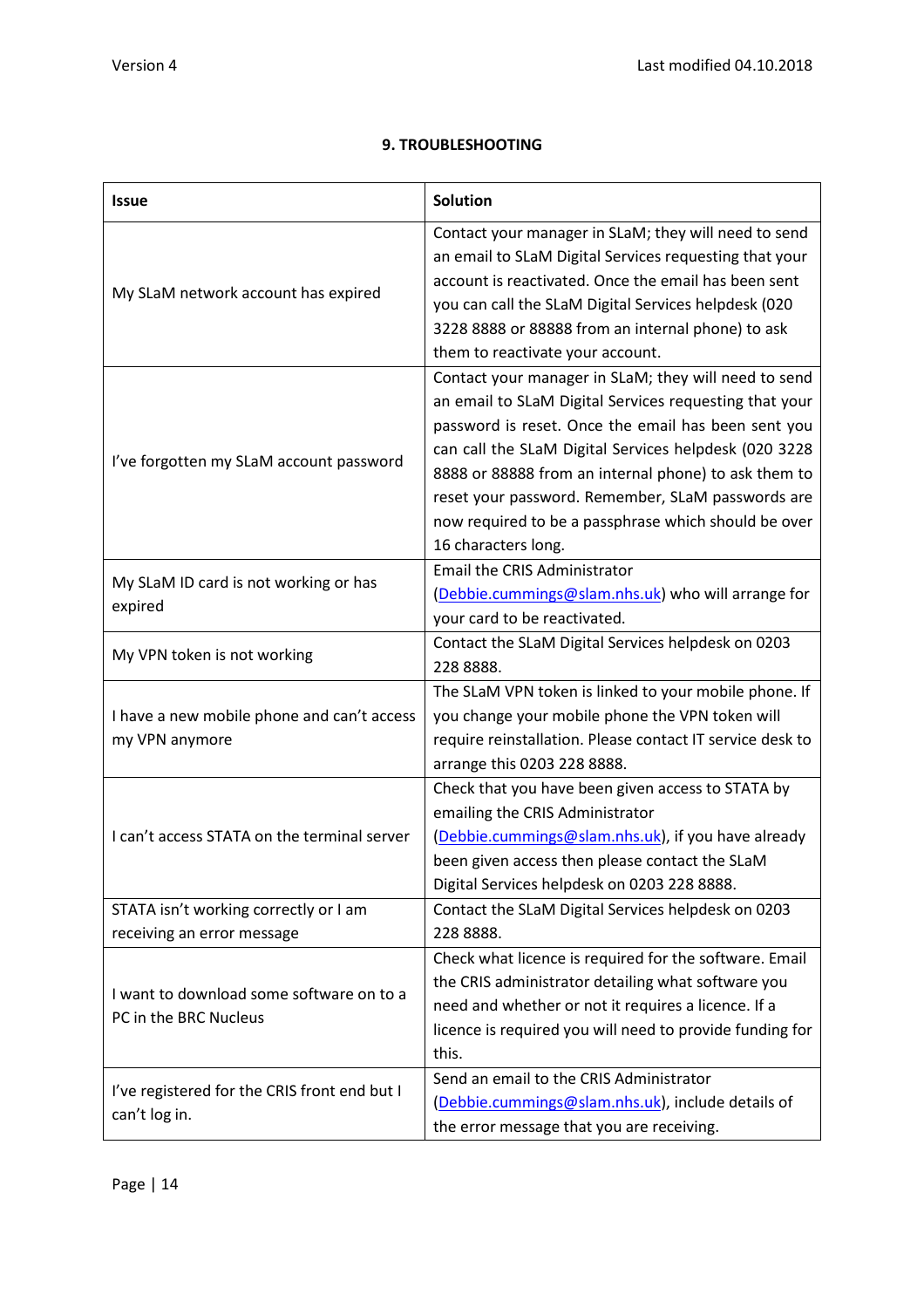|                                                                     | Contact the Clinical Data Linkage Service (CDLS) Lead     |  |
|---------------------------------------------------------------------|-----------------------------------------------------------|--|
| I would like to do a new CRIS linkage with<br>an external database. | to discuss your linkage project                           |  |
|                                                                     | (Amelia.jewell@slam.nhs.uk).                              |  |
| I am new to CRIS and would like some                                | Email the CRIS Training and Development Lead              |  |
| advice about whether or not my project is                           | (megan.pritchard@slam.nhs.uk) to arrange an               |  |
| feasible.                                                           | appointment to discuss your project.                      |  |
|                                                                     | If it has been over 3 weeks since you submitted your      |  |
|                                                                     | application then please email the CRIS administrator      |  |
| I submitted a CRIS project but I haven't                            | for an update (Debbie.cummings@slam.nhs.uk). If it        |  |
| heard back from the Oversight Committee.                            | has been less than 3 weeks then your application will     |  |
|                                                                     | still be being reviewed by the Oversight Committee.       |  |
|                                                                     | Email the CRIS Training and Development Lead              |  |
| I have received my data but I don't                                 | (megan.pritchard@slam.nhs.uk) to arrange an               |  |
| understand it.                                                      | appointment to discuss your extraction.                   |  |
|                                                                     | Email your publication to the CRIS Administrator          |  |
| My publication isn't on the CRIS website.                           | (Debbie.cummings@slam.nhs.uk) and we will add it to       |  |
|                                                                     | the website.                                              |  |
|                                                                     | Watch the Introduction video on our website:              |  |
| I would like a basic introduction to CRIS.                          | https://www.maudsleybrc.nihr.ac.uk/facilities/clinical-   |  |
|                                                                     | record-interactive-search-cris/cris-training/             |  |
|                                                                     | Try searching our CRIS Project database                   |  |
| I have an idea for a project but I'm not sure                       | https://www.maudsleybrc.nihr.ac.uk/facilities/clinical-   |  |
| if anybody is already researching this area.                        | record-interactive-search-cris/cris-projects/ to see      |  |
|                                                                     | what projects are currently active.                       |  |
|                                                                     | The general rule of thumb is that cell sizes of less than |  |
|                                                                     | 10 should be supressed. The CRIS Oversight                |  |
|                                                                     | Committee is happy to review your tables if you have      |  |
|                                                                     | small numbers, please send a copy to the CRIS             |  |
|                                                                     | Administrator (Debbie.cummings@slam.nhs.uk).              |  |
|                                                                     |                                                           |  |
| My analysis has produced small numbers.                             | If you are using HES and/ or ONS Mortality data than      |  |
|                                                                     | please refer to NHS Digital's guidance on small           |  |
|                                                                     | numbers available in the HES analysis guidance on the     |  |
|                                                                     | NHS Digital website: https://digital.nhs.uk/data-and-     |  |
|                                                                     | information/data-tools-and-services/data-                 |  |
|                                                                     | services/hospital-episode-statistics/users-uses-and-      |  |
|                                                                     | access-to-hospital-episode-statistics.                    |  |